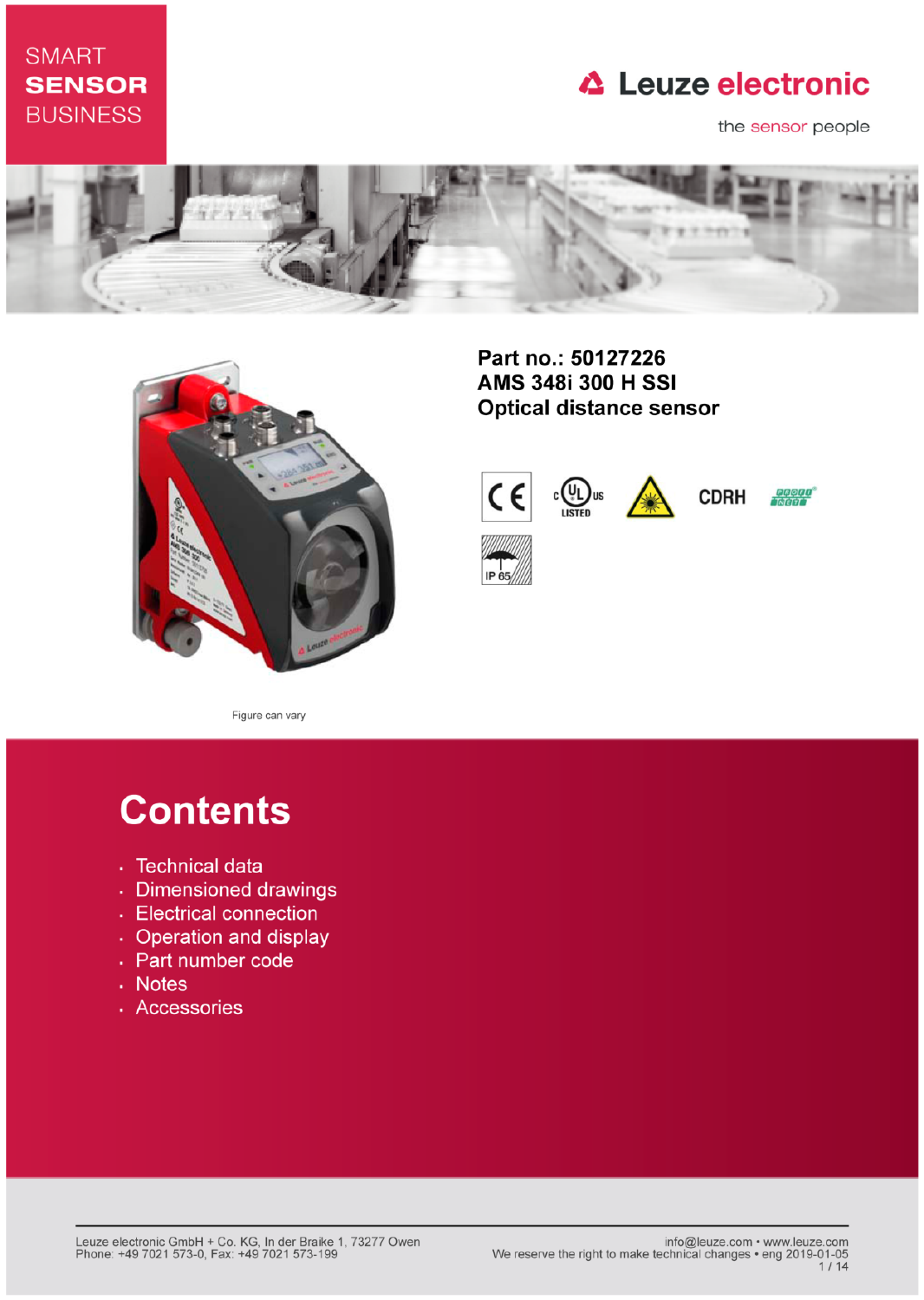### **Technical data**

| <b>Basic data</b>                |                                                                                                                                                                                              |
|----------------------------------|----------------------------------------------------------------------------------------------------------------------------------------------------------------------------------------------|
| Series                           | <b>AMS 300i</b>                                                                                                                                                                              |
| Application                      | Collision protection of cranes / gantry cranes<br>Positioning of high-bay storage devices<br>Positioning of electroplating plants<br>Positioning of skillet systems and side-tracking skates |
|                                  |                                                                                                                                                                                              |
| <b>Functions</b>                 |                                                                                                                                                                                              |
| <b>Functions</b>                 | Heating                                                                                                                                                                                      |
|                                  |                                                                                                                                                                                              |
| <b>Characteristic parameters</b> |                                                                                                                                                                                              |
| <b>MTTF</b>                      | 31 years                                                                                                                                                                                     |
|                                  |                                                                                                                                                                                              |
| <b>Optical data</b>              |                                                                                                                                                                                              |
| Light source                     | Laser, Red                                                                                                                                                                                   |
| Laser class                      | 2, IEC/EN 60825-1:2007                                                                                                                                                                       |
|                                  |                                                                                                                                                                                              |
| <b>Measurement data</b>          |                                                                                                                                                                                              |
| Measurement range                | 200  300,000 mm                                                                                                                                                                              |
| Accuracy                         | 5 mm                                                                                                                                                                                         |
| Reproducibility (3 sigma)        | 3 mm                                                                                                                                                                                         |
| Max. traverse rate               | $10 \text{ m/s}$                                                                                                                                                                             |
|                                  |                                                                                                                                                                                              |
| <b>Electrical data</b>           |                                                                                                                                                                                              |
| <b>Performance data</b>          |                                                                                                                                                                                              |
| Supply voltage U <sub>B</sub>    | 18  30 V, DC                                                                                                                                                                                 |
|                                  |                                                                                                                                                                                              |
| <b>Interface</b>                 |                                                                                                                                                                                              |
| <b>Type</b>                      | PROFINET, SSI                                                                                                                                                                                |
| <b>Profinet</b>                  |                                                                                                                                                                                              |
| Conformance class                | В                                                                                                                                                                                            |
| Protocol                         | PROFINET RT                                                                                                                                                                                  |
| Switch functionality             | Integrated                                                                                                                                                                                   |
| Transmission speed               | 100 Mbit/s                                                                                                                                                                                   |
| <b>SSI</b>                       |                                                                                                                                                                                              |
| Clock frequency                  | 80  800 kHz                                                                                                                                                                                  |
|                                  |                                                                                                                                                                                              |
| <b>Connection</b>                |                                                                                                                                                                                              |
| Number of connections            | 5 Piece(s)                                                                                                                                                                                   |
| <b>Connection 1</b>              |                                                                                                                                                                                              |
| Type of connection               | Connector                                                                                                                                                                                    |
| Designation on device            | <b>BUS IN</b>                                                                                                                                                                                |
| Function                         | <b>BUS IN</b><br>Data interface                                                                                                                                                              |
| Thread size                      | M12                                                                                                                                                                                          |
| Type                             | Female                                                                                                                                                                                       |
|                                  | 4-pin                                                                                                                                                                                        |
| Encoding                         | D-coded                                                                                                                                                                                      |
| No. of pins                      |                                                                                                                                                                                              |
|                                  |                                                                                                                                                                                              |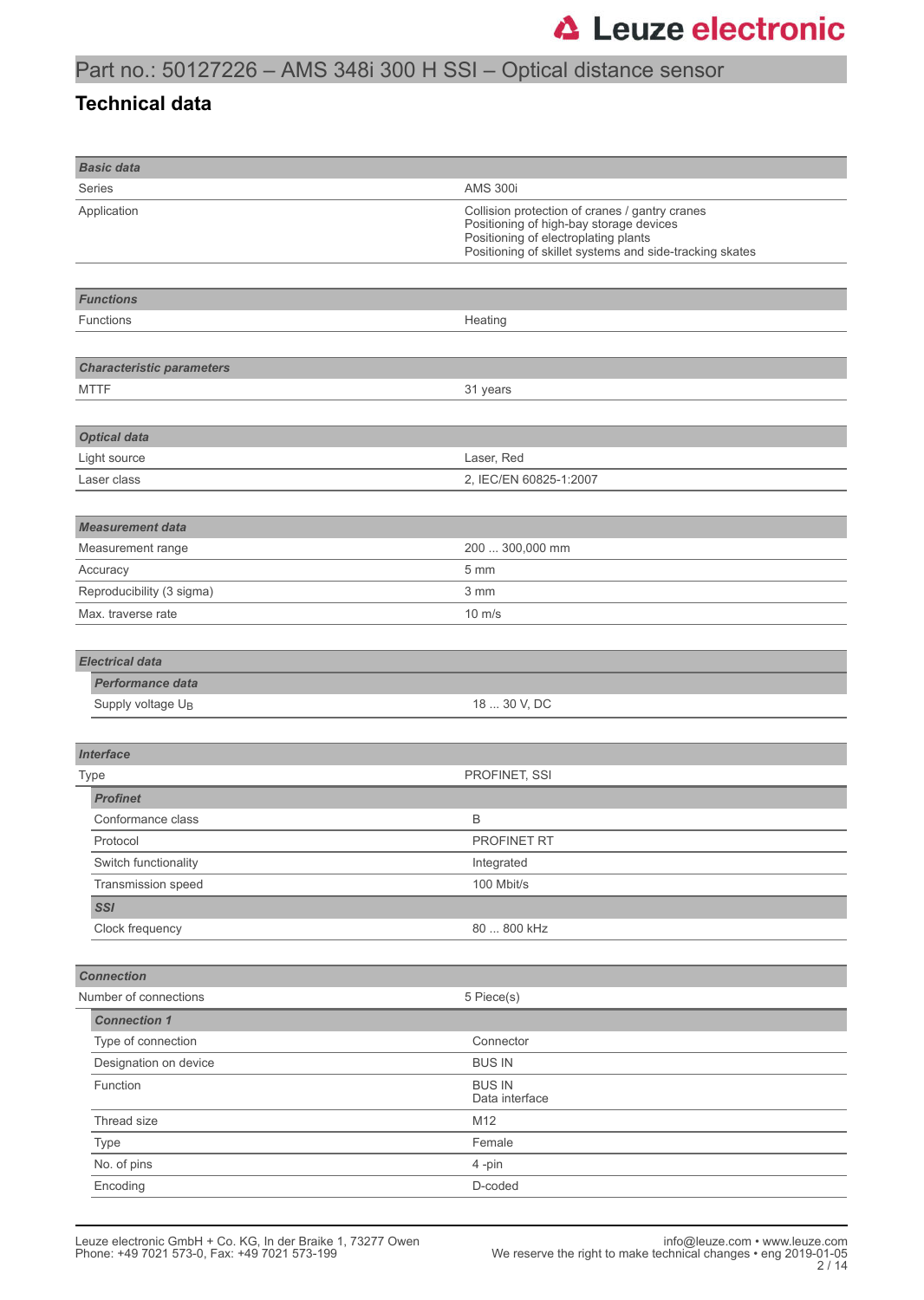## Part no.: 50127226 – AMS 348i 300 H SSI – Optical distance sensor

| <b>Connection 2</b>            |                                       |  |
|--------------------------------|---------------------------------------|--|
| Type of connection             | Connector                             |  |
| Designation on device          | <b>BUS OUT</b>                        |  |
| Function                       | <b>BUS OUT</b><br>Data interface      |  |
| Thread size                    | M12                                   |  |
| Type                           | Female                                |  |
| No. of pins                    | 4-pin                                 |  |
| Encoding                       | D-coded                               |  |
| <b>Connection 3</b>            |                                       |  |
| Type of connection             | Connector                             |  |
| Designation on device          | <b>PWR</b>                            |  |
| Function                       | PWR / SW IN/OUT<br>Voltage supply     |  |
| Thread size                    | M12                                   |  |
| Type                           | Male                                  |  |
| No. of pins                    | 5-pin                                 |  |
| Encoding                       | A-coded                               |  |
| <b>Connection 4</b>            |                                       |  |
| Type of connection             | Connector                             |  |
| Designation on device          | <b>SERVICE</b>                        |  |
| Function                       | Service interface                     |  |
| Thread size                    | M12                                   |  |
| Type                           | Female                                |  |
| No. of pins                    | 5-pin                                 |  |
| Encoding                       | A-coded                               |  |
| <b>Connection 5</b>            |                                       |  |
| Type of connection             | Connector                             |  |
| Designation on device          | SSI                                   |  |
| Function                       | Data interface<br>SSI                 |  |
| Thread size                    | M12                                   |  |
| Type                           | Male                                  |  |
| No. of pins                    | 5-pin                                 |  |
| Encoding                       | B-coded                               |  |
|                                |                                       |  |
| <b>Mechanical data</b>         |                                       |  |
| Design                         | Cubic                                 |  |
| Dimension (W x H x L)          | 84 mm x 166.5 mm x 159 mm             |  |
| Housing material               | Metal                                 |  |
| Net weight                     | 2,450 g                               |  |
| Type of fastening              | Through-hole mounting                 |  |
|                                |                                       |  |
| <b>Operation and display</b>   |                                       |  |
| Type of display                | LED<br>LC Display                     |  |
| Operational controls           | Membrane keyboard                     |  |
|                                |                                       |  |
| <b>Environmental data</b>      |                                       |  |
| Ambient temperature, operation | -30 $\ldots$ 50 $^{\circ} \mathrm{C}$ |  |
| Ambient temperature, storage   | $-3070$ °C                            |  |
|                                |                                       |  |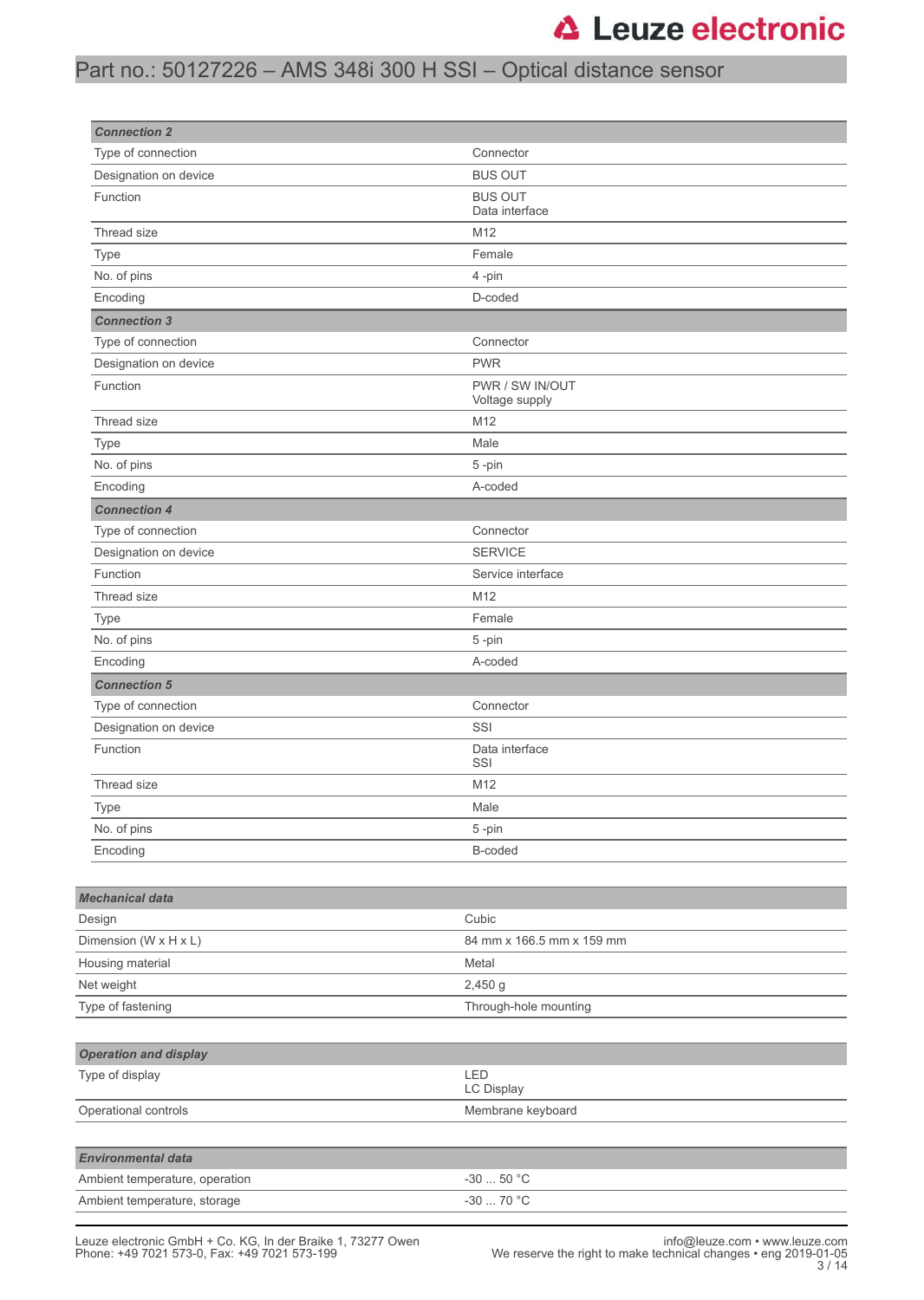## Part no.: 50127226 – AMS 348i 300 H SSI – Optical distance sensor

| Relative humidity (non-condensing) | 90 %     |  |
|------------------------------------|----------|--|
|                                    |          |  |
| <b>Certifications</b>              |          |  |
| Degree of protection               | IP 65    |  |
| Protection class                   | Ш        |  |
| Certifications                     | c UL US  |  |
|                                    |          |  |
| <b>Classification</b>              |          |  |
| eCl@ss 8.0                         | 27270801 |  |
| eCl@ss 9.0                         | 27270801 |  |
| <b>ETIM 5.0</b>                    | EC001825 |  |
| <b>ETIM 6.0</b>                    | EC001825 |  |

### **Dimensioned drawings**

All dimensions in millimeters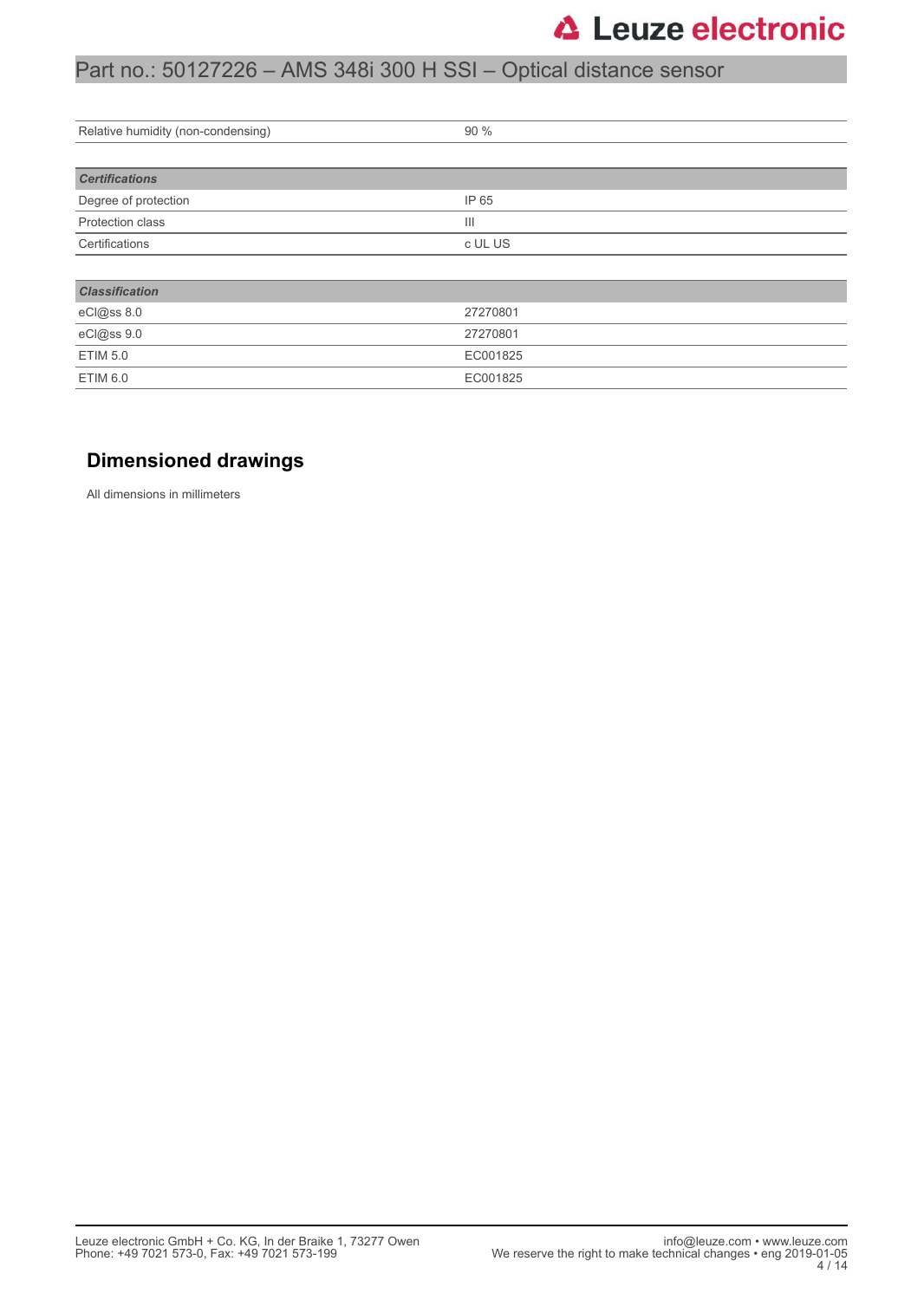Part no.: 50127226 – AMS 348i 300 H SSI – Optical distance sensor



A M 5 screw for alignment

B Knurled nut with WAF 4 hexagon socket and M 5 nut for securing

C Optical axis

D Zero point of the distance to be measured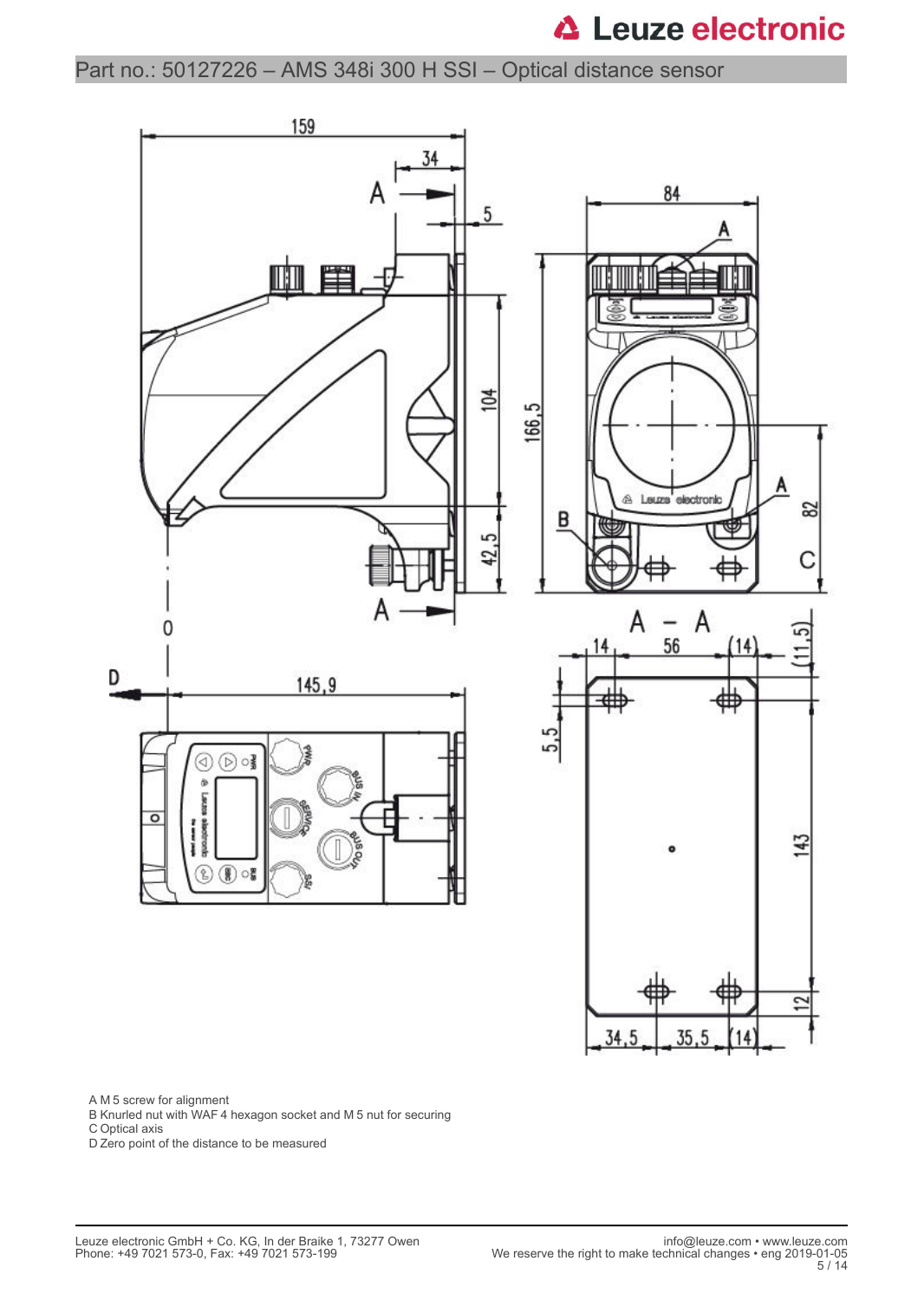## Part no.: 50127226 – AMS 348i 300 H SSI – Optical distance sensor

### **Electrical connection**

| <b>Connection 1</b> | <b>BUS IN</b>                   |
|---------------------|---------------------------------|
| Type of connection  | Connector                       |
| Function            | <b>BUS IN</b><br>Data interface |
| Thread size         | M <sub>12</sub>                 |
| Type                | Female                          |
| Material            | Metal                           |
| No. of pins         | $4$ -pin                        |
| Encoding            | D-coded                         |

| Pin            | Pin assignment |
|----------------|----------------|
|                | TD+            |
| $\overline{2}$ | RD+            |
| 3              | FD-            |
| $\overline{4}$ | RD-            |



| <b>Connection 2</b> | <b>BUS OUT</b>                   |
|---------------------|----------------------------------|
| Type of connection  | Connector                        |
| Function            | <b>BUS OUT</b><br>Data interface |
| Thread size         | M12                              |
| Type                | Female                           |
| Material            | Metal                            |
| No. of pins         | $4$ -pin                         |
| Encoding            | D-coded                          |

| Pin | Pin assignment |
|-----|----------------|
|     | ΓD+            |
| 2   | $RD+$          |
| 3   | TD-            |
| 4   | RD-            |



| <b>Connection 3</b> | <b>PWR</b>                        |
|---------------------|-----------------------------------|
| Type of connection  | Connector                         |
| Function            | PWR / SW IN/OUT<br>Voltage supply |
| Thread size         | M <sub>12</sub>                   |
| Type                | Male                              |
| Material            | Metal                             |
| No. of pins         | $5$ -pin                          |
| Encoding            | A-coded                           |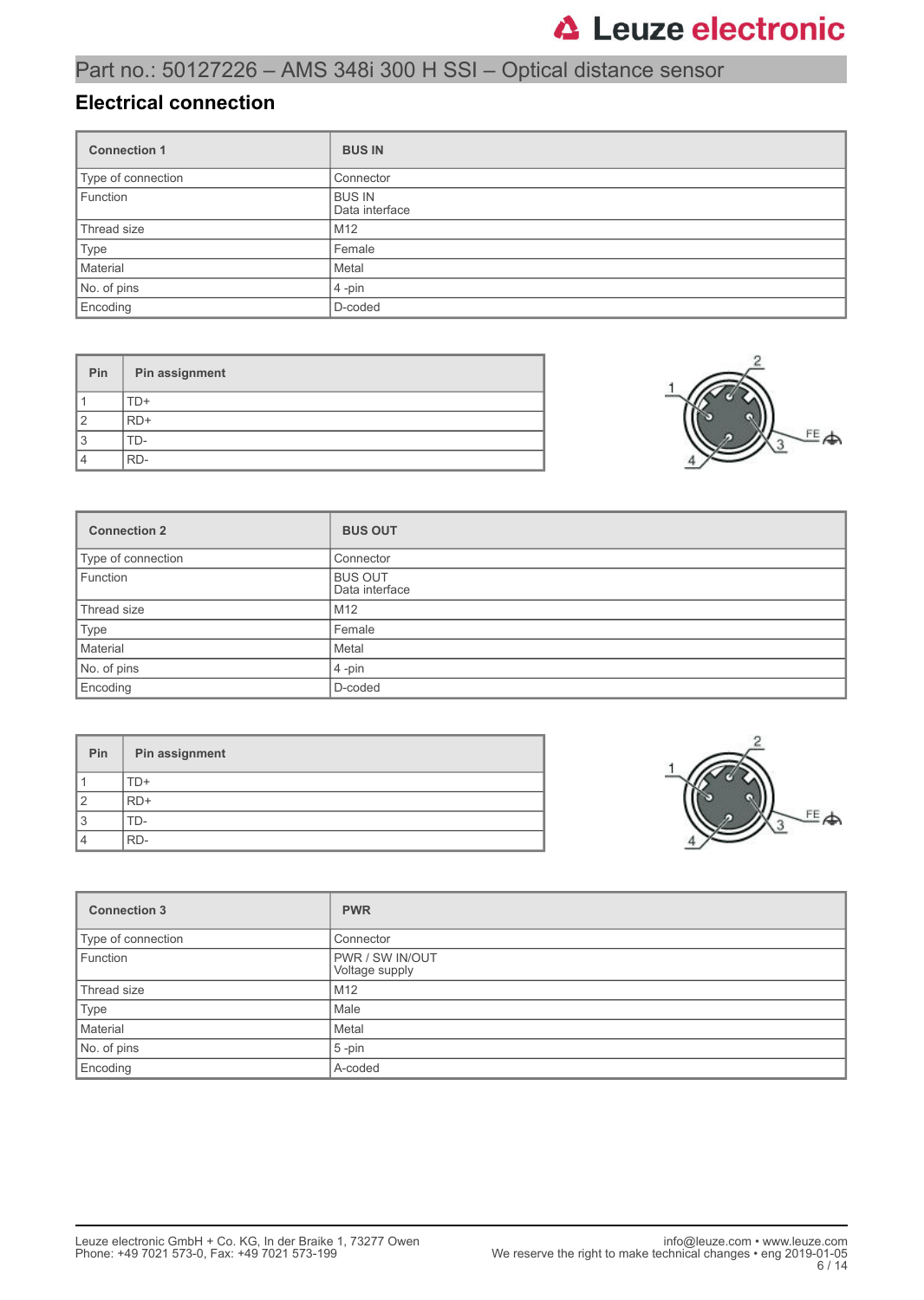## Part no.: 50127226 – AMS 348i 300 H SSI – Optical distance sensor

| Pin | Pin assignment   |
|-----|------------------|
|     | <b>VIN</b>       |
| 2   | I/O <sub>1</sub> |
| 3   | <b>GND</b>       |
|     | I/O <sub>2</sub> |
| 5   | FE.              |



| <b>Connection 4</b> | <b>SERVICE</b>    |
|---------------------|-------------------|
| Type of connection  | Connector         |
| Function            | Service interface |
| Thread size         | M <sub>12</sub>   |
| Type                | Female            |
| Material            | Metal             |
| No. of pins         | $5$ -pin          |
| Encoding            | A-coded           |

| <b>Pin</b>     | Pin assignment   |
|----------------|------------------|
|                | n.c.             |
| $\overline{2}$ | <b>RS 232-TX</b> |
| 3              | <b>GND</b>       |
| 4              | <b>RS 232-RX</b> |
| 5              | n.c.             |



| <b>Connection 5</b> | <b>SSI</b>            |
|---------------------|-----------------------|
| Type of connection  | Connector             |
| Function            | Data interface<br>SSI |
| Thread size         | M12                   |
| Type                | Male                  |
| Material            | Metal                 |
| No. of pins         | $5$ -pin              |
| Encoding            | B-coded               |

| Pin | Pin assignment |
|-----|----------------|
|     | DATA+          |
| 2   | DATA-          |
| 3   | CLK+           |
| 4   | CLK-           |
| 5   | FF.            |



### **Operation and display**

### LEDs

| <b>LED</b> |                   | <b>Display</b> | <b>Meaning</b>    |
|------------|-------------------|----------------|-------------------|
| ∎ ⊣        | Off<br><b>PWR</b> |                | No supply voltage |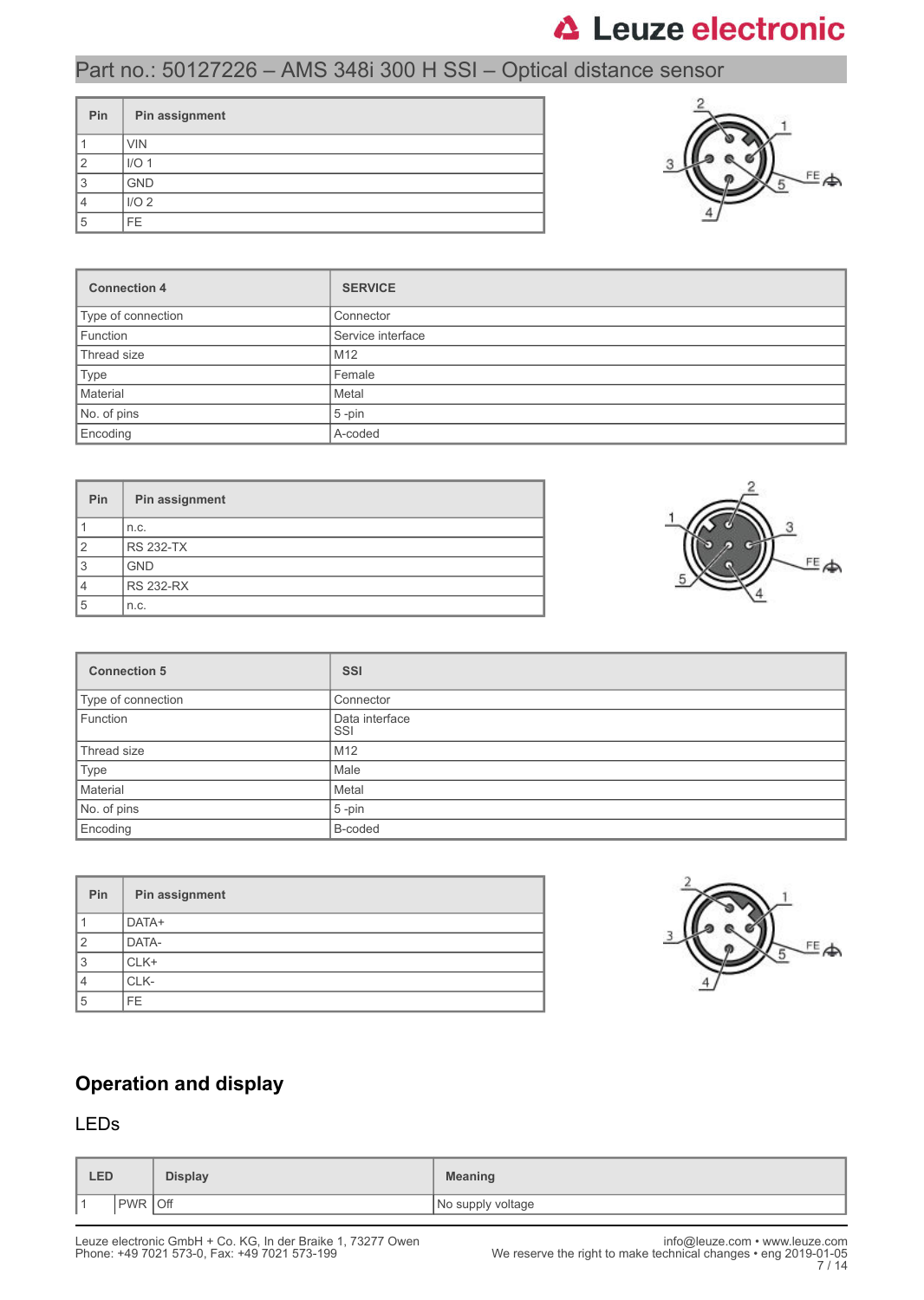| <b>LED</b> |                                                                | <b>Display</b>           | <b>Meaning</b>                                                           |  |
|------------|----------------------------------------------------------------|--------------------------|--------------------------------------------------------------------------|--|
|            |                                                                | Green, flashing          | Voltage connected / no measurement value output / initialization running |  |
|            |                                                                | Green, continuous light  | Device OK, measurement value output                                      |  |
|            |                                                                | Red, flashing            | Device OK, warning set                                                   |  |
|            |                                                                | Red, continuous light    | No measurement value output                                              |  |
|            |                                                                | Orange, flashing         | PROFINET wave function activated                                         |  |
|            |                                                                | Orange, continuous light | Configuration via display                                                |  |
| <u> 2</u>  | <b>BUS</b>                                                     | Off                      | No supply voltage                                                        |  |
|            |                                                                | Green, flashing          | Device ok, initialization phase                                          |  |
|            |                                                                | Green, continuous light  | Device OK                                                                |  |
|            |                                                                | Red, flashing            | Communication error                                                      |  |
|            |                                                                | Red, continuous light    | Bus error                                                                |  |
|            |                                                                | Orange, flashing         | PROFINET wave function activated                                         |  |
| 3          | <b>BUS</b><br>IN                                               | Green, continuous light  | Link OK                                                                  |  |
|            |                                                                | Orange, flashing         | Data exchange active                                                     |  |
| 4          | <b>BUS</b><br>Green, continuous light<br>Link OK<br><b>OUT</b> |                          |                                                                          |  |
|            |                                                                | Orange, flashing         | Data exchange active                                                     |  |

### **Part number code**

Part designation: **AMS 3XXi YYY Z AAA**

| <b>AMS</b> | <b>Operating principle:</b><br>AMS: absolute measurement system                                                                                                                                                                                        |
|------------|--------------------------------------------------------------------------------------------------------------------------------------------------------------------------------------------------------------------------------------------------------|
| 3XXi       | Series/interface (integrated fieldbus technology):<br>300i: RS 422/RS 232<br>301i: RS 485<br>304i: PROFIBUS DP / SSI<br>308i: TCP/IP<br>335i: CANopen<br>338i: EtherCAT<br>348i: PROFINET RT<br>355i: DeviceNet<br>358i: EtherNet/IP<br>384i: Interbus |
| <b>YYY</b> | <b>Operating range:</b><br>40: max. operating range in m<br>120: max. operating range in m<br>200: max. operating range in m<br>300: max. operating range in m                                                                                         |
| Ιz         | <b>Special equipment:</b><br>H: with heating                                                                                                                                                                                                           |
| AAA        | Interface:<br>SSI: with SSI interface                                                                                                                                                                                                                  |

### **Notes**

**Observe intended use!**

- This product is not a safety sensor and is not intended as personnel protection.
- The product may only be put into operation by competent persons.
- Only use the product in accordance with its intended use.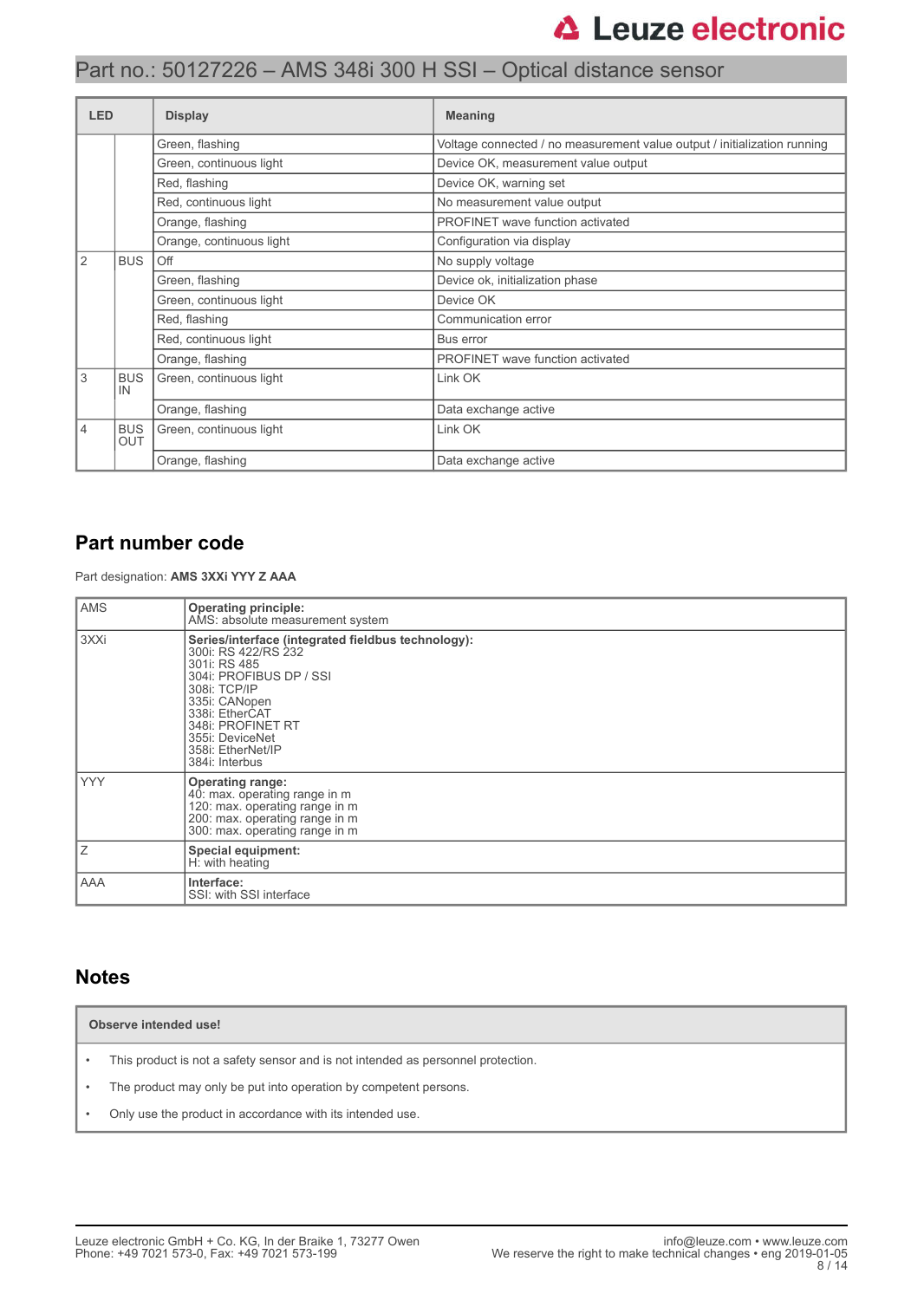### Part no.: 50127226 – AMS 348i 300 H SSI – Optical distance sensor

#### **WARNING! LASER RADIATION – LASER CLASS 2**

#### **Never look directly into the beam!**

The device satisfies the requirements of IEC 60825-1:2007 (EN 60825-1:2007) safety regulations for a product of **laser class 2** as well as<br>the U.S. 21 CFR 1040.10 regulations with deviations corresponding to "Laser Notice

- Never look directly into the laser beam or in the direction of reflected laser beams! If you look into the beam path over a longer time period, there is a risk of injury to the retina.
- Do not point the laser beam of the device at persons!
- Interrupt the laser beam using a non-transparent, non-reflective object if the laser beam is accidentally directed towards a person.
- When mounting and aligning the device, avoid reflections of the laser beam off reflective surfaces!
- CAUTION! Use of controls or adjustments or performance of procedures other than specified herein may result in hazardous light exposure.
- Observe the applicable statutory and local laser protection regulations.
- The device must not be tampered with and must not be changed in any way. There are no user-serviceable parts inside the device. Repairs must only be performed by Leuze electronic GmbH + Co. KG.

#### **NOTE**

#### **Affix laser information and warning signs!**

Laser information and warning signs are affixed to the device. In addition, self-adhesive laser information and warning signs (stick-on labels) are supplied in several languages.

- Affix the laser information sheet to the device in the language appropriate for the place of use. When using the device in the US, use the stick-on label with the "Complies with 21 CFR 1040.10" note.
- Affix the laser information and warning signs near the device if no signs are attached to the device (e.g. because the device is too small) or if the attached laser information and warning signs are concealed due to the installation position.
- Affix the laser information and warning signs so that they are legible without exposing the reader to the laser radiation of the device or other optical radiation.
- For UL applications, use is only permitted in Class 2 circuits in accordance with the NEC (National Electric Code).
- Use as safety-related component within the safety function is possible, if the component combination is designed correspondingly by the machine manufacturer.

### **Accessories**

### Connection technology - Connection cables

| Part no. | <b>Designation</b>       | <b>Article</b>   | <b>Description</b>                                                                                                                                                                                        |
|----------|--------------------------|------------------|-----------------------------------------------------------------------------------------------------------------------------------------------------------------------------------------------------------|
| 50104169 | IKB SSI/<br>IBS-15000-BA | Connection cable | Suitable for interface: SSI, Interbus-S<br>Connection 1: Rundstecker, M12, Axial, Female, B-coded, 5-pin<br>Connection 2: Open end<br>Shielded: Yes<br>Cable length: 15,000 mm<br>Sheathing material: PUR |
| 50108446 | IKB SSI/<br>IBS-30000-BA | Connection cable | Suitable for interface: SSI, Interbus-S<br>Connection 1: Connector, M12, Female, B-coded, 5-pin<br>Connection 2: Open end<br>Shielded: Yes<br>Cable length: 30,000 mm<br>Sheathing material: PUR          |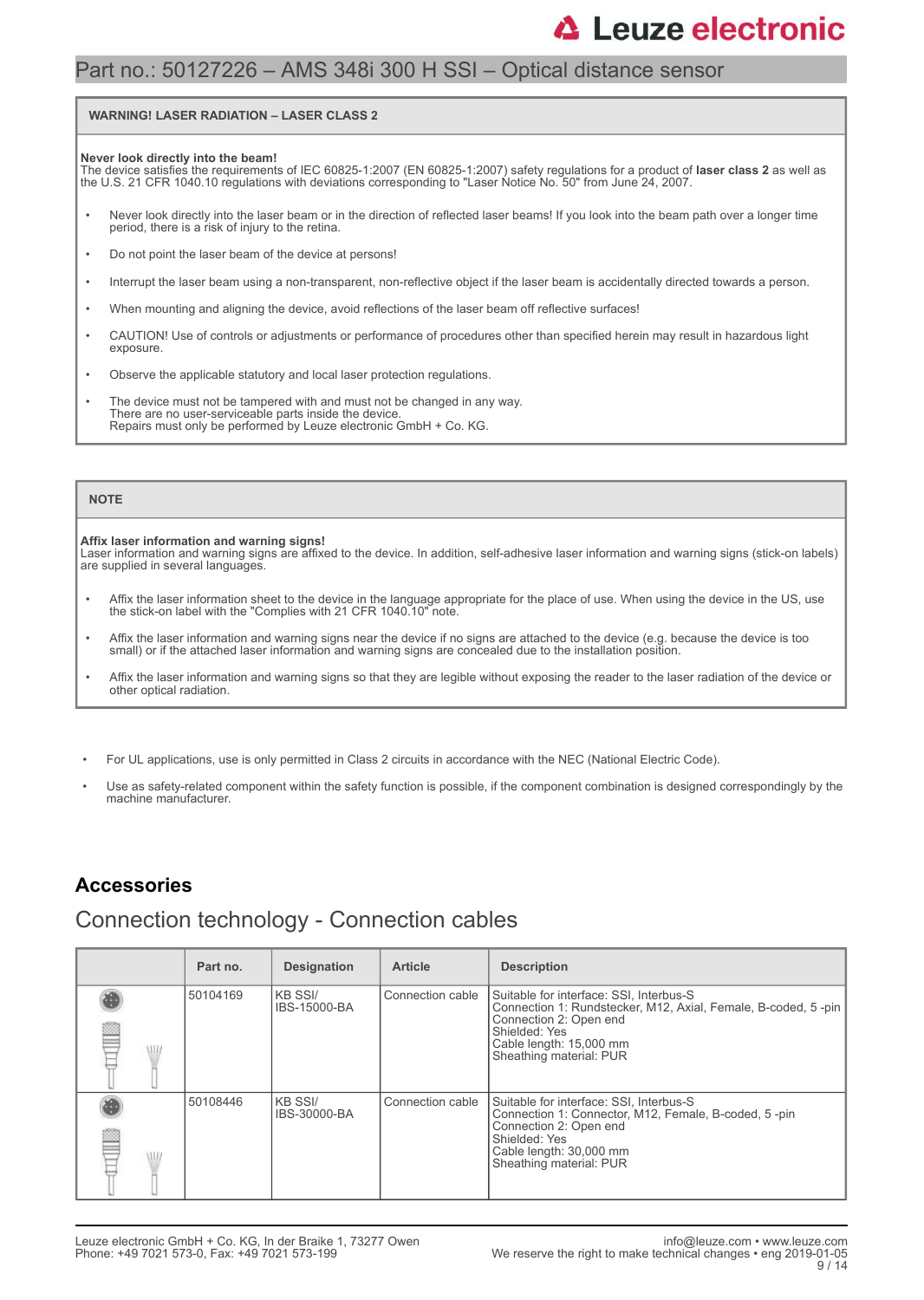## Part no.: 50127226 – AMS 348i 300 H SSI – Optical distance sensor

|              | Part no. | <b>Designation</b>                   | <b>Article</b>   | <b>Description</b>                                                                                                                                                                                       |
|--------------|----------|--------------------------------------|------------------|----------------------------------------------------------------------------------------------------------------------------------------------------------------------------------------------------------|
| WII          | 50104171 | <b>KB SSI/</b><br><b>IBS-5000-BA</b> | Connection cable | Suitable for interface: SSI, Interbus-S<br>Connection 1: Rundstecker, M12, Axial, Female, B-coded, 5-pin<br>Connection 2: Open end<br>Shielded: Yes<br>Cable length: 5,000 mm<br>Sheathing material: PUR |
| W            | 50132077 | KD U-M12-5A-<br>$V1 - 020$           | Connection cable | Connection 1: Connector, M12, Axial, Female, A-coded, 5-pin<br>Connection 2: Open end<br>Shielded: No<br>Cable length: 2,000 mm<br>Sheathing material: PVC                                               |
| W            | 50132079 | KD U-M12-5A-<br>$V1 - 050$           | Connection cable | Connection 1: Connector, M12, Axial, Female, A-coded, 5-pin<br>Connection 2: Open end<br>Shielded: No<br>Cable length: 5,000 mm<br>Sheathing material: PVC                                               |
| W            | 50132080 | KD U-M12-5A-<br>$V1 - 100$           | Connection cable | Connection 1: Connector, M12, Axial, Female, A-coded, 5-pin<br>Connection 2: Open end<br>Shielded: No<br>Cable length: 10,000 mm<br>Sheathing material: PVC                                              |
| W            | 50135073 | <b>KS ET-M12-4A-</b><br>P7-020       | Connection cable | Suitable for interface: Ethernet<br>Connection 1: Connector, M12, Axial, Male, D-coded, 4-pin<br>Connection 2: Open end<br>Shielded: Yes<br>Cable length: 2,000 mm<br>Sheathing material: PUR            |
| W            | 50135074 | <b>KS ET-M12-4A-</b><br>P7-050       | Connection cable | Suitable for interface: Ethernet<br>Connection 1: Connector, M12, Axial, Male, D-coded, 4 -pin<br>Connection 2: Open end<br>Shielded: Yes<br>Cable length: 5,000 mm<br>Sheathing material: PUR           |
| W            | 50135075 | KS ET-M12-4A-<br>P7-100              | Connection cable | Suitable for interface: Ethernet<br>Connection 1: Connector, M12, Axial, Male, D-coded, 4-pin<br>Connection 2: Open end<br>Shielded: Yes<br>Cable length: 10,000 mm<br>Sheathing material: PUR           |
| $\odot$<br>W | 50135076 | <b>KS ET-M12-4A-</b><br>P7-150       | Connection cable | Suitable for interface: Ethernet<br>Connection 1: Connector, M12, Axial, Male, D-coded, 4-pin<br>Connection 2: Open end<br>Shielded: Yes<br>Cable length: 15,000 mm<br>Sheathing material: PUR           |
| W            | 50135077 | <b>KS ET-M12-4A-</b><br>P7-300       | Connection cable | Suitable for interface: Ethernet<br>Connection 1: Connector, M12, Axial, Male, D-coded, 4-pin<br>Connection 2: Open end<br>Shielded: Yes<br>Cable length: 30,000 mm<br>Sheathing material: PUR           |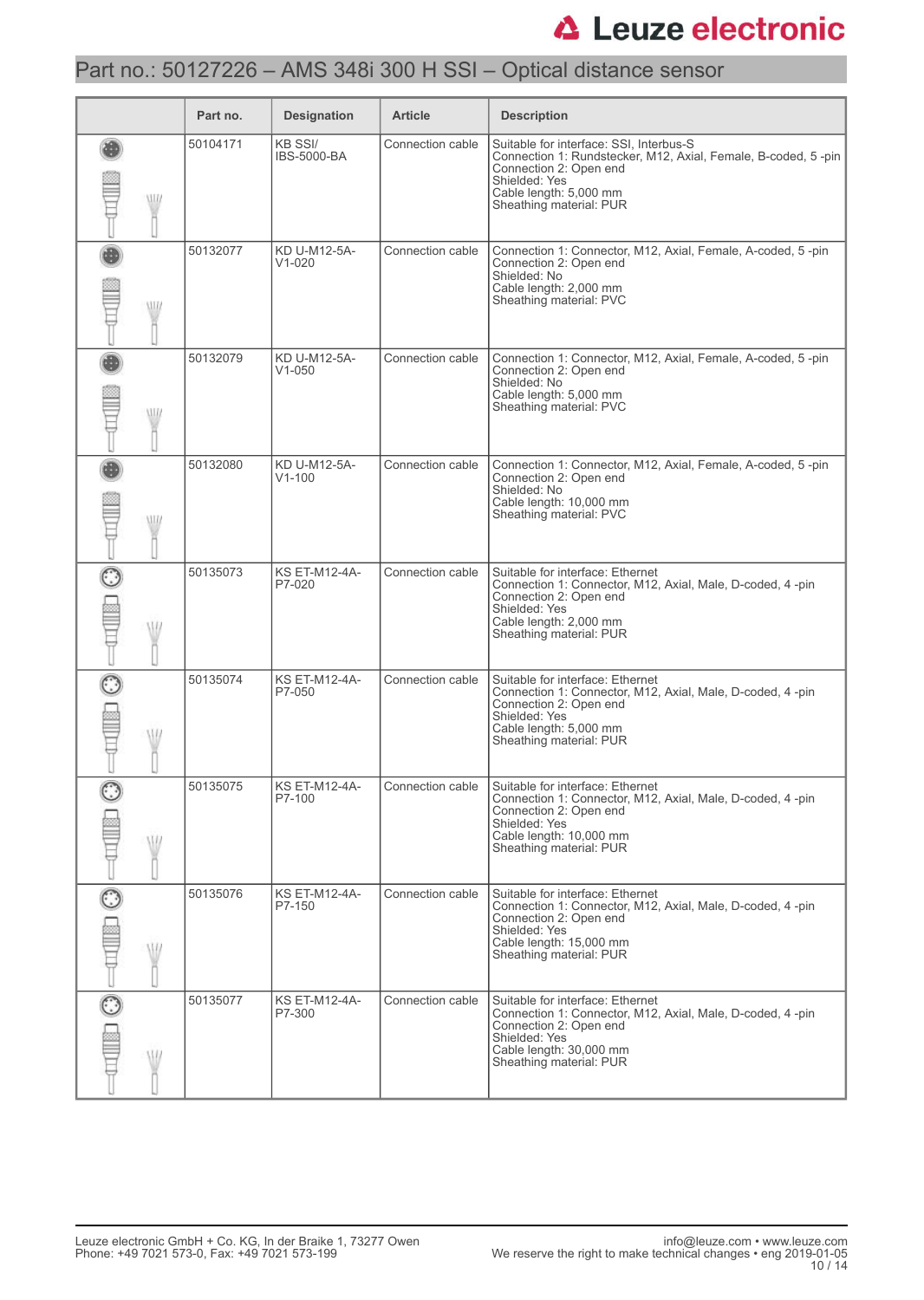### Connection technology - Interconnection cables

|         |             | Part no. | <b>Designation</b>                     | <b>Article</b>           | <b>Description</b>                                                                                                                                                                                                                |
|---------|-------------|----------|----------------------------------------|--------------------------|-----------------------------------------------------------------------------------------------------------------------------------------------------------------------------------------------------------------------------------|
|         |             | 50137077 | <b>KSS ET-M12-4A-</b><br>M12-4A-P7-020 | Interconnection<br>cable | Suitable for interface: Ethernet<br>Connection 1: Connector, M12, Axial, Male, D-coded, 4-pin<br>Connection 2: Connector, M12, Axial, Male, D-coded, 4-pin<br>Shielded: Yes<br>Cable length: 1,000 mm<br>Sheathing material: PUR  |
| $\odot$ | ☉           | 50137078 | <b>KSS ET-M12-4A-</b><br>M12-4A-P7-050 | Interconnection<br>cable | Suitable for interface: Ethernet<br>Connection 1: Connector, M12, Axial, Male, D-coded, 4 -pin<br>Connection 2: Connector, M12, Axial, Male, D-coded, 4-pin<br>Shielded: Yes<br>Cable length: 1,000 mm<br>Sheathing material: PUR |
|         |             | 50137079 | <b>KSS ET-M12-4A-</b><br>M12-4A-P7-100 | Interconnection<br>cable | Suitable for interface: Ethernet<br>Connection 1: Connector, M12, Axial, Male, D-coded, 4-pin<br>Connection 2: Connector, M12, Axial, Male, D-coded, 4-pin<br>Shielded: Yes<br>Cable length: 10,000 mm<br>Sheathing material: PUR |
| O       | $\odot$     | 50137080 | <b>KSS ET-M12-4A-</b><br>M12-4A-P7-150 | Interconnection<br>cable | Suitable for interface: Ethernet<br>Connection 1: Connector, M12, Axial, Male, D-coded, 4-pin<br>Connection 2: Connector, M12, Axial, Male, D-coded, 4-pin<br>Shielded: Yes<br>Cable length: 15,000 mm<br>Sheathing material: PUR |
|         | ⇔<br>Ö      | 50135080 | <b>KSS ET-M12-4A-</b><br>RJ45-A-P7-020 | Interconnection<br>cable | Suitable for interface: Ethernet<br>Connection 1: Connector, M12, Axial, Male, D-coded, 4-pin<br>Connection 2: RJ45<br>Shielded: Yes<br>Cable length: 2,000 mm<br>Sheathing material: PUR                                         |
|         | ⇔<br>ğ<br>Ū | 50135081 | KSS ET-M12-4A-<br>RJ45-A-P7-050        | Interconnection<br>cable | Suitable for interface: Ethernet<br>Connection 1: Connector, M12, Axial, Male, D-coded, 4-pin<br>Connection 2: RJ45<br>Shielded: Yes<br>Cable length: 5,000 mm<br>Sheathing material: PUR                                         |
|         | based<br>t  | 50135082 | KSS ET-M12-4A-<br>RJ45-A-P7-100        | Interconnection<br>cable | Suitable for interface: Ethernet<br>Connection 1: Connector, M12, Axial, Male, D-coded, 4-pin<br>Connection 2: RJ45<br>Shielded: Yes<br>Cable length: 10,000 mm<br>Sheathing material: PUR                                        |
| $\odot$ | ⇔<br>ġ      | 50135083 | KSS ET-M12-4A-<br>RJ45-A-P7-150        | Interconnection<br>cable | Suitable for interface: Ethernet<br>Connection 1: Connector, M12, Axial, Male, D-coded, 4-pin<br>Connection 2: RJ45<br>Shielded: Yes<br>Cable length: 15,000 mm<br>Sheathing material: PUR                                        |
|         | ⇔<br>팀<br>Ū | 50135084 | KSS ET-M12-4A-<br>RJ45-A-P7-300        | Interconnection<br>cable | Suitable for interface: Ethernet<br>Connection 1: Connector, M12, Axial, Male, D-coded, 4-pin<br>Connection 2: RJ45<br>Shielded: Yes<br>Cable length: 30,000 mm<br>Sheathing material: PUR                                        |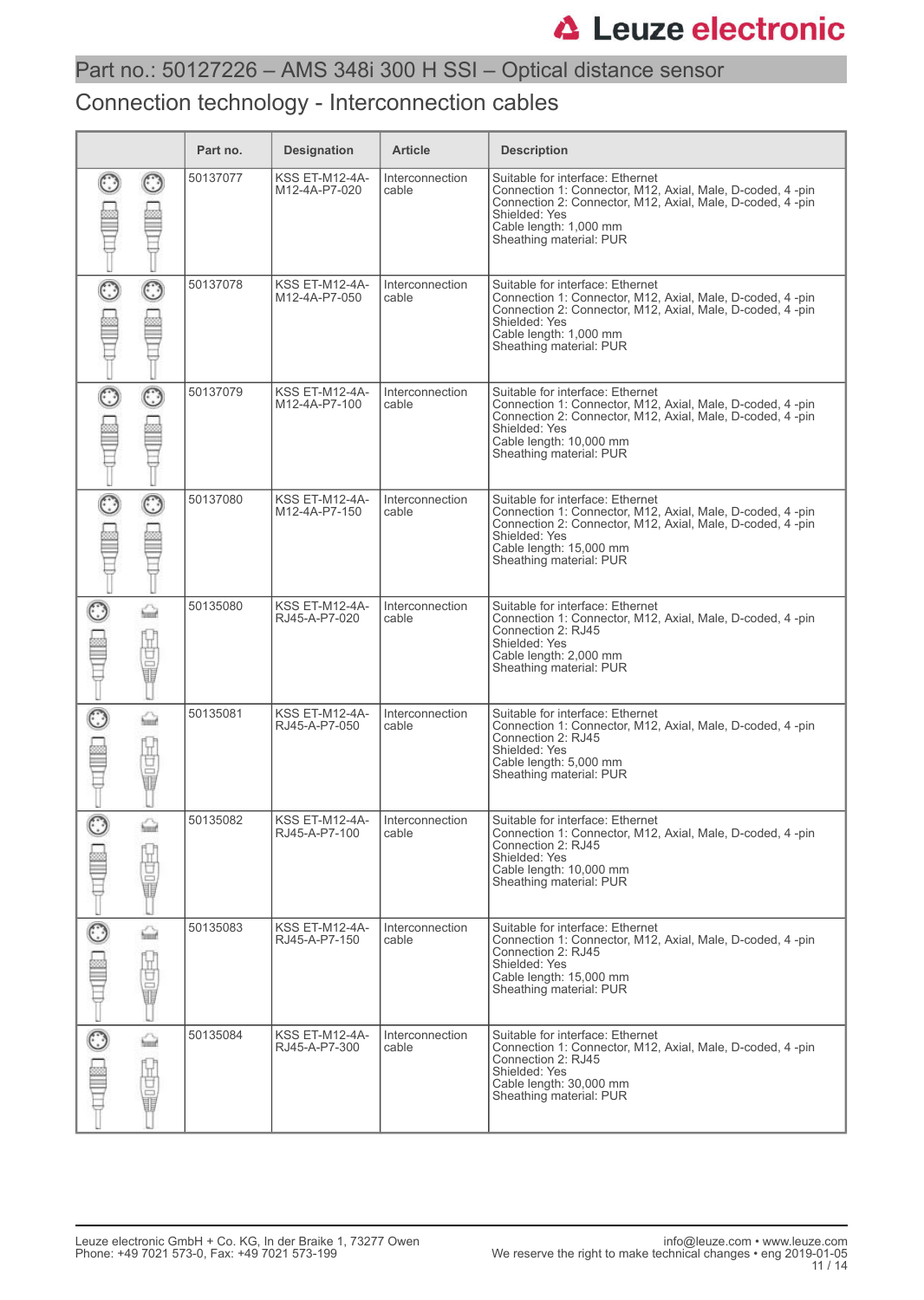### Connection technology - Connectors

| Part no. | <b>Designation</b> | <b>Article</b> | <b>Description</b>                                                                                              |
|----------|--------------------|----------------|-----------------------------------------------------------------------------------------------------------------|
| 50038538 | KD 02-5-BA         | Connector      | Suitable for interface: PROFIBUS DP, MultiNet Plus<br>Connection: Connector, M12, Axial, Female, B-coded, 5-pin |
| 50038537 | KD 02-5-SA         | Connector      | Suitable for interface: PROFIBUS DP, MultiNet Plus<br>Connection: Connector, M12, Axial, Male, B-coded, 5-pin   |
| 50020501 | KD 095-5A          | Connector      | Connection: Connector, M12, Axial, Female, A-coded, 5-pin                                                       |
| 50112155 | S-M12A-ET          | Connector      | Suitable for interface: Ethernet<br>Connection: Connector, M12, Axial, Male, D-coded, 4-pin                     |

## Connection technology - Adapters

| Part no. | <b>Designation</b>              | <b>Article</b> | <b>Description</b>                                                                                                                                 |
|----------|---------------------------------|----------------|----------------------------------------------------------------------------------------------------------------------------------------------------|
| 50109832 | KDS ET-M12/<br><b>RJ45 W-4P</b> | Adapter        | Suitable for: Ethernet<br>Number of connections: 2 Piece(s)<br>Connection 1: Connector, M12, Angled, Female, D-coded, 4 -pin<br>Connection 2: RJ45 |

## Mounting technology - Other

|            | Part no. | <b>Designation</b>               | <b>Article</b> | <b>Description</b>                                                                                                                                     |
|------------|----------|----------------------------------|----------------|--------------------------------------------------------------------------------------------------------------------------------------------------------|
| <b>ALC</b> | 50107255 | MW OMS/AMS 01   Mounting bracket |                | Design of mounting device: Angle, L-shape<br>Fastening, at system: Through-hole mounting<br>Mounting bracket, at device: Screw type<br>Material: Metal |

## Reflective tapes for distance sensors

| Part no. | <b>Designation</b>         | <b>Article</b> | <b>Description</b>                                                                                                                                                                                          |
|----------|----------------------------|----------------|-------------------------------------------------------------------------------------------------------------------------------------------------------------------------------------------------------------|
| 50115020 | Reflexfolie<br>200x200mm-H | Reflector      | Special design: Heating<br>Supply voltage: 230 V, AC<br>Design: Rectangular<br>Reflective surface: 200 mm x 200 mm<br>Base material: Aluminum composite<br>Fastening: Mounting plate, Through-hole mounting |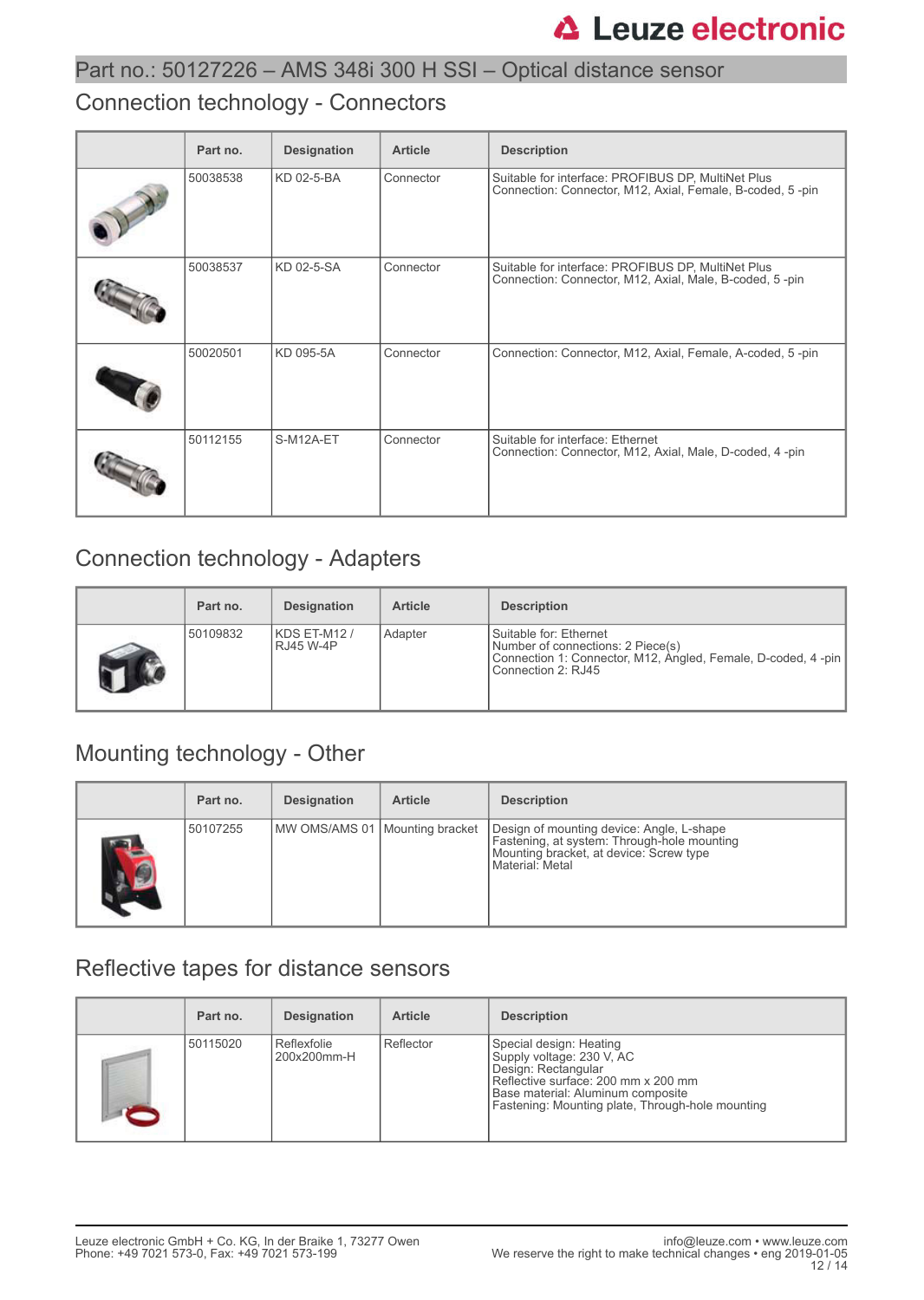## Part no.: 50127226 – AMS 348i 300 H SSI – Optical distance sensor

| Part no. | <b>Designation</b>         | <b>Article</b>  | <b>Description</b>                                                                                                                                                                                          |
|----------|----------------------------|-----------------|-------------------------------------------------------------------------------------------------------------------------------------------------------------------------------------------------------------|
| 50104364 | Reflexfolie<br>200x200mm-M | Reflector       | Design: Rectangular<br>Reflective surface: 200 mm x 200 mm<br>Base material: Aluminum composite<br>Fastening: Through-hole mounting, Mounting plate                                                         |
| 50104361 | Reflexfolie<br>200x200mm-S | Reflective tape | Design: Rectangular<br>Reflective surface: 200 mm x 200 mm<br>Chemical designation of the material: PMMA<br>Fastening: Adhesive                                                                             |
| 50115021 | Reflexfolie<br>500x500mm-H | Reflector       | Supply voltage: 230 V, AC<br>Design: Rectangular<br>Reflective surface: 500 mm x 500 mm<br>Base material: Aluminum<br>Fastening: Mounting plate, Through-hole mounting<br>Special design: Heating           |
| 50104365 | Reflexfolie<br>500x500mm-M | Reflector       | Design: Rectangular<br>Reflective surface: 500 mm x 500 mm<br>Base material: Aluminum composite<br>Fastening: Through-hole mounting, Mounting plate                                                         |
| 50104362 | Reflexfolie<br>500x500mm-S | Reflective tape | Design: Rectangular<br>Reflective surface: 500 mm x 500 mm<br>Chemical designation of the material: PMMA<br>Fastening: Adhesive                                                                             |
| 50115022 | Reflexfolie<br>914x914mm-H | Reflector       | Special design: Heating<br>Supply voltage: 230 V, AC<br>Design: Rectangular<br>Reflective surface: 914 mm x 914 mm<br>Base material: Aluminum composite<br>Fastening: Mounting plate, Through-hole mounting |
| 50104366 | Reflexfolie<br>914x914mm-M | Reflector       | Design: Rectangular<br>Reflective surface: 914 mm x 914 mm<br>Base material: Aluminum<br>Fastening: Through-hole mounting, Mounting plate                                                                   |
| 50108988 | Reflexfolie<br>914x914mm-S | Reflective tape | Design: Rectangular<br>Reflective surface: 914 mm x 914 mm<br>Chemical designation of the material: PMMA<br>Fastening: Adhesive                                                                             |

## Deflecting mirror

| Part no. | <b>Designation</b> | <b>Article</b>    | <b>Description</b>                       |
|----------|--------------------|-------------------|------------------------------------------|
| 50035630 | <b>IUS 1 OMS</b>   | Deflecting mirror | Type of fastening: Screw type            |
| 50104479 | US AMS 01          | Deflecting mirror | Type of fastening: Through-hole mounting |